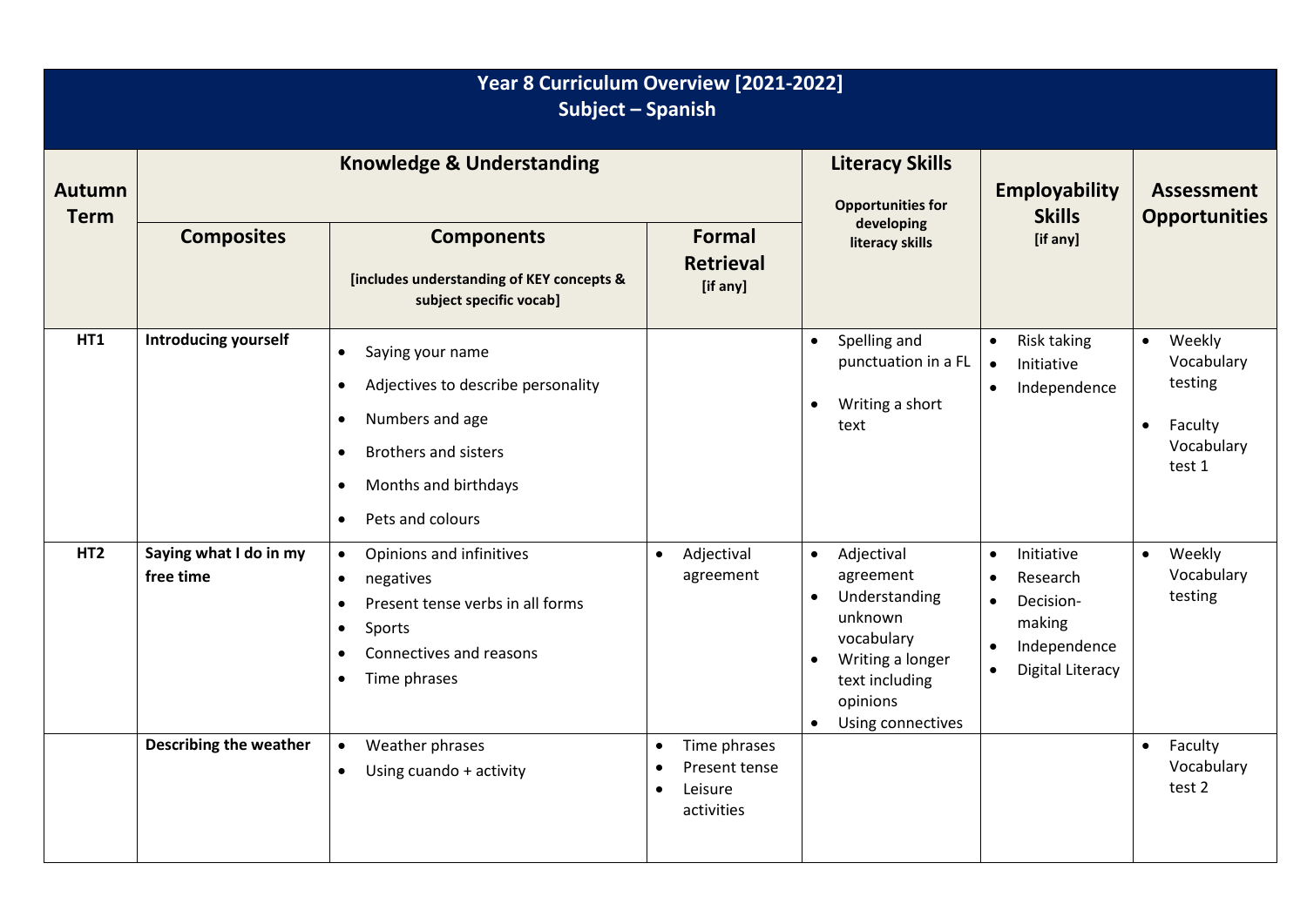| Year 8 Curriculum Overview [2021-2022]<br><b>Subject - Spanish</b> |                                       |                                                                                                                                                           |                                                                            |                                                                                               |                                                                                                                       |                                                 |  |  |
|--------------------------------------------------------------------|---------------------------------------|-----------------------------------------------------------------------------------------------------------------------------------------------------------|----------------------------------------------------------------------------|-----------------------------------------------------------------------------------------------|-----------------------------------------------------------------------------------------------------------------------|-------------------------------------------------|--|--|
| <b>Spring</b><br><b>Term</b>                                       | <b>Knowledge &amp; Understanding</b>  |                                                                                                                                                           |                                                                            | <b>Literacy Skills</b><br><b>Opportunities for</b>                                            | <b>Employability</b><br><b>Skills</b>                                                                                 | <b>Assessment</b><br><b>Opportunities</b>       |  |  |
|                                                                    | <b>Composites</b>                     | <b>Components</b><br>[includes understanding of KEY concepts &<br>subject specific vocab]                                                                 | <b>Formal</b><br><b>Retrieval</b><br>[if any]                              | developing<br>literacy skills                                                                 | [if any]                                                                                                              |                                                 |  |  |
| HT3                                                                | <b>Describing what I study</b>        | School subjects<br>$\bullet$<br>Using por la mañana/tarde<br>$\bullet$                                                                                    | Regular ar<br>$\bullet$<br>verbs in<br>present tense<br>with I and we      | Developing writing<br>$\bullet$<br>and reading skills<br>by talking about<br>different people | Research<br>$\bullet$<br>Leadership<br>$\bullet$<br>Independence<br>$\bullet$<br><b>Digital Literacy</b><br>$\bullet$ | <b>Formal Linear</b><br>$\bullet$<br>Assessment |  |  |
|                                                                    | Giving opinions on<br>school subjects | <b>Extended opinions</b><br>$\bullet$<br>Using mi profe de<br>$\bullet$                                                                                   | Opinions<br>$\bullet$<br>Connectives<br>Reasons<br>$\bullet$               | Developing<br>$\bullet$<br>opinions                                                           |                                                                                                                       | Faculty<br>$\bullet$<br>Vocabulary<br>test 3    |  |  |
| HT4                                                                | Describing your school                | <b>School facilities</b><br>$\bullet$<br>Adjectives to describe school<br>$\bullet$<br>Using hay and no hay<br>$\bullet$<br>Using a/some/the<br>$\bullet$ | Adjectival<br>$\bullet$<br>agreement                                       | Focussing on<br>$\bullet$<br>written accuracy                                                 | Initiative<br>$\bullet$<br>Research<br>$\bullet$<br>Independence<br>$\bullet$<br><b>Digital Literacy</b><br>$\bullet$ | Weekly<br>$\bullet$<br>Vocabulary<br>testing    |  |  |
|                                                                    | Saying what I do at<br>break          | Vocabulary on break activities<br>$\bullet$<br>Using -er and -ir verbs<br>$\bullet$                                                                       | Using the<br>$\bullet$<br>negative no<br>The present<br>$\bullet$<br>tense | <b>Extending written</b><br>$\bullet$<br>work with<br>contrasting<br>opinions                 |                                                                                                                       | Faculty<br>$\bullet$<br>Vocabulary<br>test 4    |  |  |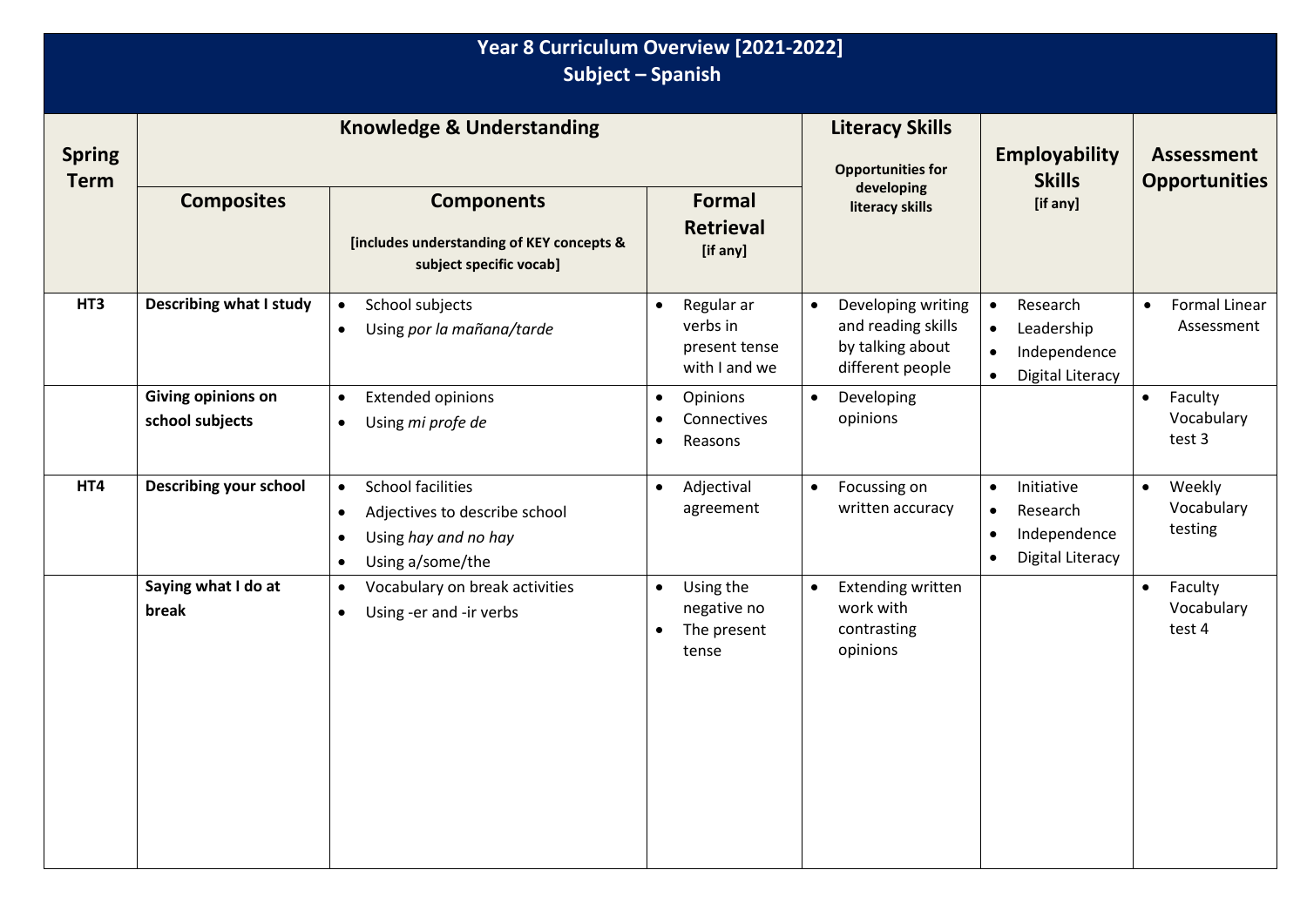| Year 8 Curriculum Overview [2021-2022]<br>Subject - Spanish |                                      |                                                                                                                                   |                                                                                                                 |                                                                                                                             |                                                                                                                       |                                                          |  |  |
|-------------------------------------------------------------|--------------------------------------|-----------------------------------------------------------------------------------------------------------------------------------|-----------------------------------------------------------------------------------------------------------------|-----------------------------------------------------------------------------------------------------------------------------|-----------------------------------------------------------------------------------------------------------------------|----------------------------------------------------------|--|--|
| <b>Summer</b><br><b>Term</b>                                | <b>Knowledge &amp; Understanding</b> |                                                                                                                                   |                                                                                                                 | <b>Literacy Skills</b><br><b>Opportunities for</b>                                                                          | Employability<br><b>Skills</b>                                                                                        | <b>Assessment</b><br><b>Opportunities</b>                |  |  |
|                                                             | <b>Composites</b>                    | <b>Components</b><br>[includes understanding of KEY concepts &<br>subject specific vocab]                                         | <b>Formal</b><br><b>Retrieval</b><br>[if any]                                                                   | developing<br>literacy skills                                                                                               | [if any]                                                                                                              |                                                          |  |  |
| HT5                                                         | Introducing my family                | Vocabulary on family<br>$\bullet$<br>Saying how many people there are<br>$\bullet$<br>Using se llama<br>$\bullet$                 | Using hay<br><b>Numbers</b>                                                                                     |                                                                                                                             | Risk taking<br>$\bullet$<br>Decision-<br>$\bullet$<br>making<br>Independence<br>$\bullet$                             | <b>Formal Linear</b><br>$\bullet$<br>Examination<br>week |  |  |
|                                                             | <b>Describing appearances</b>        | Vocabulary on hair and eyes<br>$\bullet$<br>Using tengo<br>$\bullet$<br>Present tense of tener<br>$\bullet$<br>Using third person | <b>Colours</b><br>$\bullet$<br>Present tense                                                                    | Reading and<br>$\bullet$<br>writing more<br>developed texts                                                                 |                                                                                                                       | Weekly<br>$\bullet$<br>Vocabulary<br>testing             |  |  |
|                                                             | <b>Describing my house</b>           | Vocabulary on different houses<br>$\bullet$<br>New adjectives to describe houses and<br>$\bullet$<br>flats                        | Adjectives<br>$\bullet$<br>Opinions<br>Reasons<br>$\bullet$<br>Connectives<br>$\bullet$                         | Developing<br>$\bullet$<br>opinions                                                                                         |                                                                                                                       | Faculty<br>$\bullet$<br>Vocabulary<br>test 5             |  |  |
| HT <sub>6</sub>                                             | Describing my city                   | Places in town<br>$\bullet$<br>Comparatives<br>Adjectives to describe a city<br>$\bullet$<br>What I do in my town                 | Adjectives<br>$\bullet$<br>Opinions<br>Reasons<br>Connectives<br>Present tense<br>verbs<br>Leisure<br>$\bullet$ | Using an extra<br>$\bullet$<br>tense to refer to<br>different time<br>frames<br>Understanding<br>$\bullet$<br>comparatives. | Initiative<br>$\bullet$<br>Research<br>$\bullet$<br>Independence<br>$\bullet$<br><b>Digital Literacy</b><br>$\bullet$ | Weekly<br>$\bullet$<br>Vocabulary<br>testing             |  |  |
|                                                             | Using the future tense               | Present tense of ir<br>$\bullet$<br>Activities in a town<br>$\bullet$<br>New future tense time phrases<br>$\bullet$               | activities                                                                                                      |                                                                                                                             |                                                                                                                       | Faculty<br>$\bullet$<br>Vocabulary<br>test 6             |  |  |